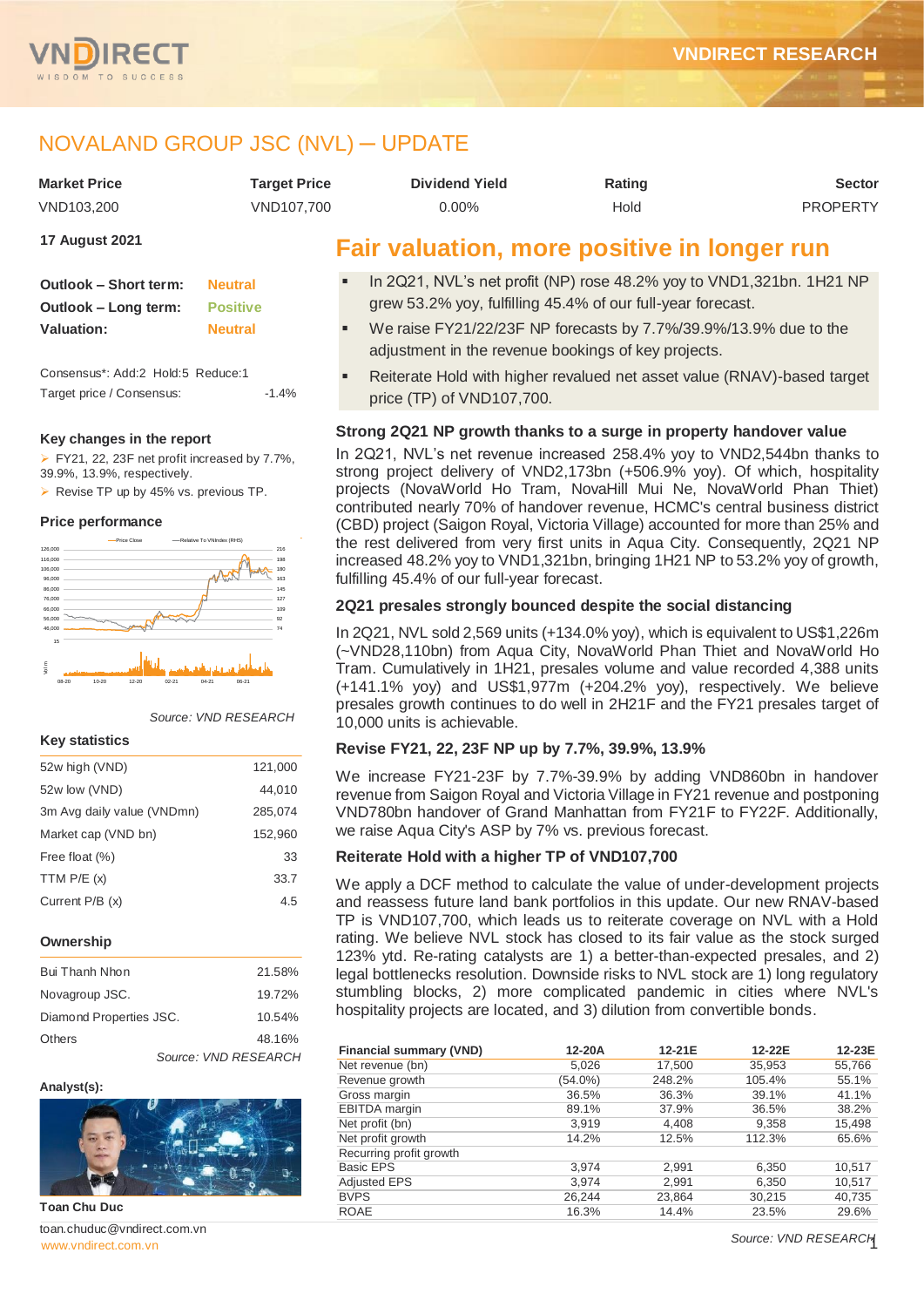

#### FAIR VALUATION, MORE POSSITIVE IN LONGER RUN

#### **Reiterate Hold with a higher target price**

#### **Investment thesis**

Novaland (NVL), in our view, has a neutral outlook in the short term as it is hard to deliver strong profit growth in FY21F, especially in the context of prolonged social distancing due to complicated pandemic situation in the South of Vietnam. However, we still like NVL in the long term as a residential property developer with enormous growth potential:

- By the end of 2Q21, NVL owns c.5,400 ha of land bank and under research real estates, equivalent to US\$45bn of gross development value (GDV). Of which, c.30% is central HCMC and satellite urban real estates and c.50% is hospitality properties, which could sustain at least 10 years of development, in our view.
- NVL's launching projects are megaprojects with huge GDV including Aqua City and its subdivisions (total GDV of c.VND150tr), NovaWorld Phan Thiet (c.VND155tr), NovaWorld Ho Tram (c.VND25tr). Among them, Aqua City received very positive feedback from customers with a take-up rate of over 92%. The resort real estate projects Nova World Phan Thiet and Nova World Ho Tram also achieved an average take-up rate of about 55%, higher than the level of 29% in the general market, according to DKRA. We believe that 2H22-2024 will be a period of strong earnings growth for NVL thanks to project deliveries.

#### **Valuation**

#### **Figure 1: Equity valuation**

|                |       |                                 | BV as at 31    |         |                                             |               |
|----------------|-------|---------------------------------|----------------|---------|---------------------------------------------|---------------|
| Assumption     |       | <b>Inventory and Investment</b> | Dec 2020       | Premium | <b>Fair value</b>                           | <b>Method</b> |
| Market premium | 11.0% | Residential property            | 103,512        | 124,970 | 228,482                                     | <b>DCF</b>    |
| Risk-free rate | 3.0%  | Other                           | $\overline{7}$ |         |                                             | Book value    |
| Beta           | 0.30  | <b>Total property value</b>     | 103,519        |         | 228,489                                     |               |
| Cost of debt   | 10.0% | Add:                            |                |         |                                             |               |
| Debt weigtht   | 60.5% | Cash and cash equivalent        | 12,132         |         | 12,132                                      |               |
| Equity weight  | 39.5% | Short-term investments          | 835            |         | 835                                         |               |
| Cost of equity | 6.3%  | Account receivables             | 19,089         |         | 19,089                                      |               |
| <b>WACC</b>    | 7.3%  | Other short-term assets         | 1,306          |         | 1,306                                       |               |
|                |       | Long-term assets                | 34,642         |         | 34,642                                      |               |
|                |       | Less:                           |                |         |                                             |               |
|                |       | Debt                            | 51,303         |         | 51,303                                      |               |
|                |       | Other liabilities               | 80,304         |         | 80,304                                      |               |
|                |       | Minority interest               | 6,246          |         | 6,246                                       |               |
|                |       | <b>Discounted RNAV</b>          |                |         | 158,639                                     |               |
|                |       | Shares outstanding (m)          |                |         | 1,474                                       |               |
|                |       | Target price (VND/share)        |                |         | 107,700                                     |               |
|                |       |                                 |                |         | Sources: VNDIRECT RESEARCH, COMPANY REPORTS |               |

We apply a DCF method to calculate the value of projects under development with an assumed WACC-based discount rate of 7.3% and RNAV discount rate of 15% for its developing portfolio due to the highest leverage among sector peers and legal complication of NVL's projects.

In this update, we also re-evaluate the land bank portfolio for 12 projects that are planned to be deployed in the future by NVL in valuation (previously applying book value) with a discount rate of 30% from NAV due to the lack of legal information on these projects. This resulted in a 45% increase vs. previous target price (TP).

For other assets, debts and minority interest, we use book value as of 30 Jun 2021. Our RNAV-based TP is VND107,700, which leads us to reiterate coverage on NVL with a Hold rating. In our opinion, NVL stock has reached its fair value as the stock surged 123% ytd.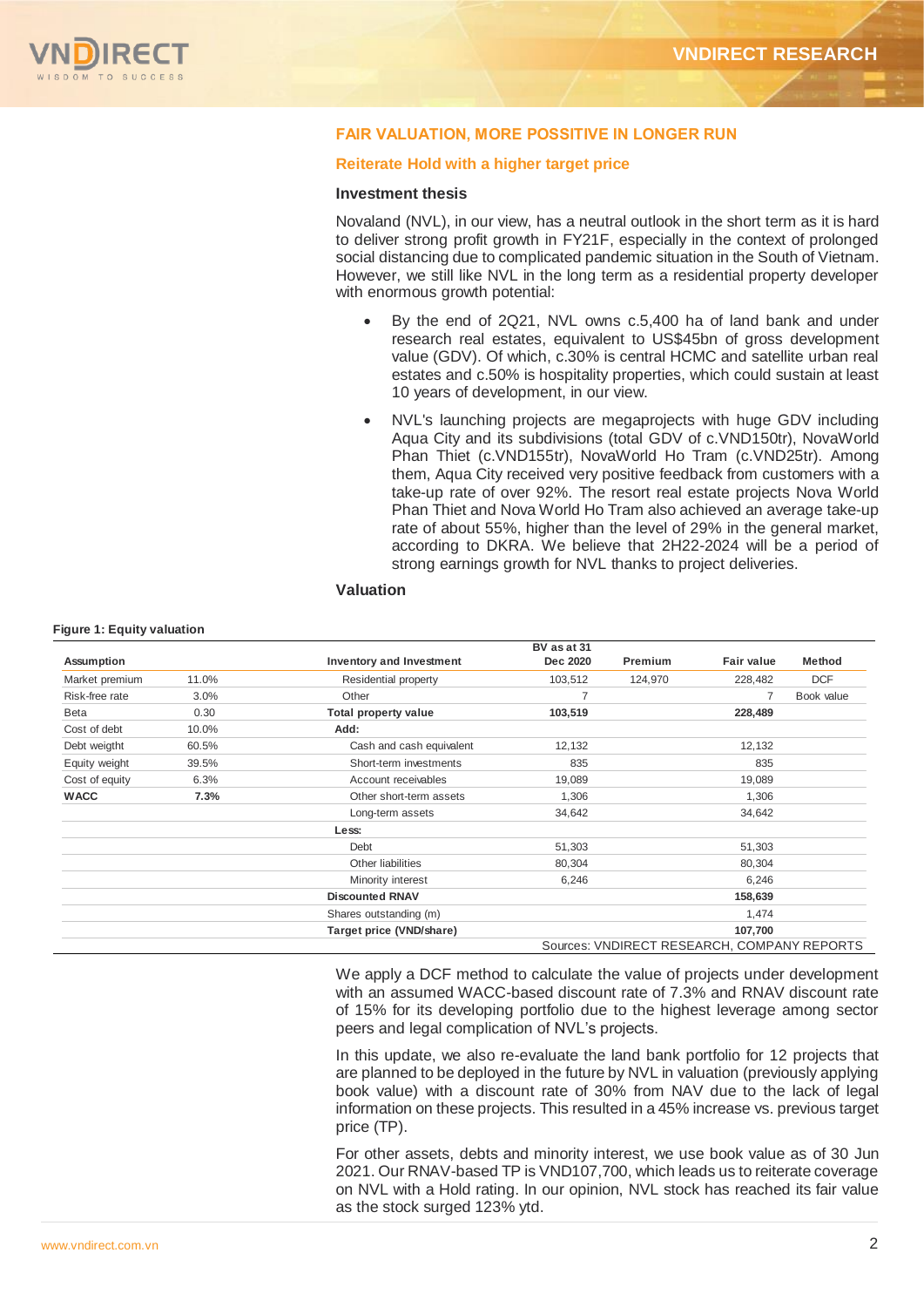

Potential re-rating catalysts include 1) a better-than-expected presale, 2) legal bottlenecks resolution, which will speed up project implementation in HCMC CBD earlier than expected. Downside risks to NVL stock are 1) long regulatory stumbling blocks that could delay the approval of its projects, 2) more complicated pandemic in provinces/cities where NVL's hospitality projects are located, and 3) dilution from convertible bonds.

#### **Figure 2: Project valuation summary (as of Jun 2021)**

|                                     |           | ASP       |                                        |             |
|-------------------------------------|-----------|-----------|----------------------------------------|-------------|
|                                     | NSA (sqm) | (VND/sqm) | GDV (VNDbn)                            | NPV (VNDbn) |
| UNDER DEVELOPMENT PROJECTS          |           |           |                                        |             |
| <b>Sunrise Cityview</b>             | 86,167    | 38        | 3,307                                  | 816         |
| Victoria Village                    | 93,641    | 68        | 6,398                                  | 1.860       |
| <b>Golf Park</b>                    | 18,219    | 17        | 311                                    | 75          |
| <b>Botanica Premier</b>             | 66,295    | 38        | 2,533                                  | 639         |
| The Botanica                        | 38,327    | 34        | 1.298                                  | 394         |
| <b>Grand Manhattan</b>              | 100,306   | 151       | 15,128                                 | 3,218       |
| The Palace Residence                | 168,292   | 61        | 10,217                                 | 2,998       |
| Aqua City                           | 533,006   | 48        | 25,518                                 | 7,125       |
| Aqua Riverside                      | 358,256   | 50        | 17,799                                 | 5,855       |
| Aqua City River Park                | 385,843   | 59        | 22,699                                 | 5,145       |
| Aqua Phoenix                        | 1,361,803 | 61        | 82,763                                 | 20,680      |
| NovaHill Mui Ne                     | 162,423   | 36        | 5,889                                  | 1,500       |
| NovaBeach Cam Ranh                  | 125,054   | 50        | 6,233                                  | 1,915       |
| NovaWorld Phan Thiet                | 3,278,072 | 47        | 155,286                                | 42,396      |
| NovaWorld Ho Tram (The Tropicana)   | 389,945   | 43        | 16,826                                 | 4.949       |
| NovaWorld Ho Tram (Wonderland)      | 36,839    | 78        | 2,860                                  | 763         |
| NovaWorld Ho Tram (Habana Island)   | 105,003   | 50        | 5,238                                  | 1,886       |
| <b>Total RNAV</b>                   |           |           |                                        | 102,215     |
| RNAV after applying 15% discount    |           |           |                                        | 86,882      |
|                                     |           |           |                                        |             |
| <b>OTHER FUTURE PROJECTS</b>        |           |           |                                        |             |
| Palm 5.2                            | 29,719    | 68        | 2,025                                  | 466         |
| Palm A                              | 40,212    | 63        | 2,520                                  | 580         |
| Project C                           | 505,623   | 122       | 61,790                                 | 14,212      |
| Project D                           | 44,722    | 68        | 3,039                                  | 699         |
| Project F                           | 168,292   | 61        | 10,217                                 | 2,350       |
| Project I                           | 1,124,339 | 61        | 68,444                                 | 15,742      |
| Project K                           | 108,642   | 65        | 7,098                                  | 1,633       |
| Project P                           | 267,765   | 101       | 26,953                                 | 6,199       |
| Project S                           | 295,622   | 72        | 21,417                                 | 4,926       |
| Project T                           | 298,085   | 81        | 24,219                                 | 5,570       |
| Project V                           | 53,586    | 122       | 6,555                                  | 1,508       |
| Project X                           | 22,871    | 100       | 2,292                                  | 527         |
| <b>Total RNAV</b>                   |           |           |                                        | 54,411      |
| RNAV after applying 30% discount    |           |           |                                        | 38,088      |
|                                     |           |           |                                        |             |
| Premium RNAV applying for valuation |           |           | Sources: VND RESEARCH, COMPANY REPORTS | 124,970     |
|                                     |           |           |                                        |             |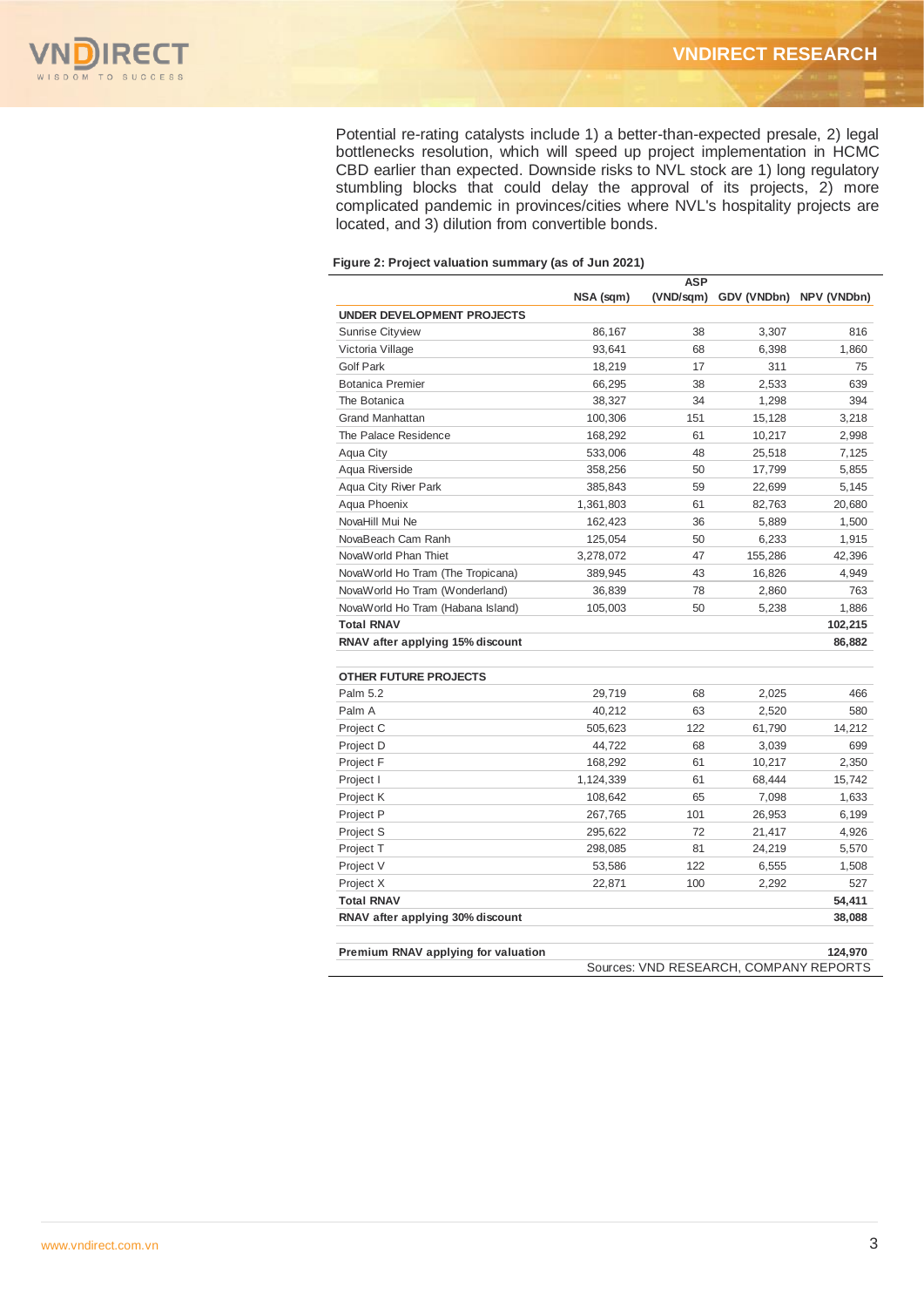#### **Figure 3: Peer comparison**

|                                                                                                                                                      |                   | <b>Share</b> |                               |             | <b>Market</b> | 3-year                                                 | P/E(x) |      |                         | P/B(x) |      | <b>ROE (%)</b> | Dividend<br>yield (%)    |             |                |
|------------------------------------------------------------------------------------------------------------------------------------------------------|-------------------|--------------|-------------------------------|-------------|---------------|--------------------------------------------------------|--------|------|-------------------------|--------|------|----------------|--------------------------|-------------|----------------|
| <b>Company Name</b>                                                                                                                                  | <b>Ticker</b>     | price        | TP<br>(local cur) (local cur) | Recom.      |               | Cap Fwd EPS<br>(US\$mn) CAGR (%)                       |        |      | 2021F 2022F 2021F 2022F |        |      | 2021F 2022F    |                          | 2021F 2022F | Net D/E<br>(%) |
| Novaland                                                                                                                                             | <b>NVL VN</b>     | 103.200      | 107.700                       | <b>HOLD</b> | 6.660         | 51,4                                                   | 34,5   | 16,3 | 4,3                     | 3,4    | 14,4 | 23,5           | $\overline{\phantom{a}}$ | L.          | 114,7          |
| Local peer average                                                                                                                                   |                   |              |                               |             |               | 30,3                                                   | 14,5   | 9,5  | 2,3                     | 1,9    | 19,0 | 23,2           | 1,7                      | 1,5         | 32,6           |
| Local peer median                                                                                                                                    |                   |              |                               |             |               | 23,6                                                   | 13,4   | 8,6  | 2,2                     | 1,8    | 16,8 | 20,2           | 1,4                      | 1,4         | 32,2           |
| Regional peer average                                                                                                                                |                   |              |                               |             |               | 13,0                                                   | 14,1   | 11,8 | 0.8                     | 0,8    | 7,9  | 8,3            | 3,9                      | 4.5         | 57,9           |
| Regional peer median                                                                                                                                 |                   |              |                               |             |               | 11,6                                                   | 14,2   | 11,9 | 0,8                     | 0,7    | 6,3  | 6,8            | 3,8                      | 4,2         | 53,5           |
| Vietnam                                                                                                                                              |                   |              |                               |             |               |                                                        |        |      |                         |        |      |                |                          |             |                |
| Vinhomes                                                                                                                                             | <b>VHM VN</b>     | 111.000      | 134.300                       | ADD         | 16.282        | 44,7                                                   | 12,8   | 7,4  | 3,1                     | 2,2    | 28,2 | 34,3           | $\blacksquare$           | ÷,          | 27,8           |
| Khang Dien                                                                                                                                           | KDH VN            | 41.200       | 45.500                        | ADD         | 1.124         | 23,6                                                   | 20,6   | 13,2 | 2,6                     | 2,4    | 14,5 | 21,1           | 1,4                      | 1,4         | 22,6           |
| Dat Xanh                                                                                                                                             | DXG VN            | 23.800       | <b>NR</b>                     | <b>NR</b>   | 540           | N/A                                                    | 14,0   | 8,4  | 1,6                     | 1,4    | 14,0 | 18,2           | N/A                      | N/A         | 43,6           |
| Nam Long                                                                                                                                             | <b>NLG VN</b>     | 42.250       | 46.700                        | ADD         | 528           | 22,6                                                   | 10,5   | 8,8  | 1,7                     | 1,5    | 19,1 | 19,3           | 3,6                      | 3,2         | 36,6           |
|                                                                                                                                                      |                   |              |                               |             |               |                                                        |        |      |                         |        |      |                |                          |             |                |
| China & Hongkong                                                                                                                                     |                   |              |                               |             |               |                                                        |        |      |                         |        |      |                |                          |             |                |
| China Vanke-A                                                                                                                                        | 000002 CH         | 32,8         | <b>NR</b>                     | <b>NR</b>   | 40.394        | 6,4                                                    | 6,1    | 5,6  | 1,0                     | 0,9    | 16,8 | 15,8           | 5,5                      | 5,9         | 28,5           |
| Sun Hung Kai                                                                                                                                         | <b>16 HK</b>      | 139,6        | <b>NR</b>                     | <b>NR</b>   | 40.993        | 14,7                                                   | 10,5   | 9,7  | 0,5                     | 0,5    | 5,2  | 5,4            | 4,5                      | 4,7         | 13,6           |
| China Overseas Land                                                                                                                                  | 688 HK            | 30,5         | <b>NR</b>                     | <b>NR</b>   | 26.470        | 4,2                                                    | 4,2    | 3,9  | 0,5                     | 0,5    | 12,3 | 12,5           | 7,3                      | 8,0         | 32,3           |
| China Resources Land                                                                                                                                 | 1109 HK           | 34,9         | <b>NR</b>                     | <b>NR</b>   | 26.958        | 5,9                                                    | 6,5    | 5,6  | 0,8                     | 0,7    | 13,0 | 13,4           | 5,6                      | 6,3         | 29,7           |
| China Evergrande                                                                                                                                     | 3333 HK           | 26,3         | <b>NR</b>                     | <b>NR</b>   | 8.997         | 7,2                                                    | 2,5    | 2,6  | 0,3                     | 0,3    | 9,4  | 9,4            | 9,0                      | 10,6        | 159,8          |
| Country Garden                                                                                                                                       | 2007 HK           | 13,3         | <b>NR</b>                     | <b>NR</b>   | 24.413        | 4,3                                                    | 4,2    | 3,7  | 0,8                     | 0,7    | 19,0 | 18,2           | 7,2                      | 8,1         | 59,7           |
| Indonesia                                                                                                                                            |                   |              |                               |             |               |                                                        |        |      |                         |        |      |                |                          |             |                |
| Pakuwon Jati                                                                                                                                         | <b>PWON IJ</b>    | 740          | <b>NR</b>                     | <b>NR</b>   | N/A           | N/A                                                    | 14,3   | 12,0 | 1,3                     | 1,2    | 9,2  | 10,1           | 0,7                      | 1,0         | 6,0            |
| Bumi Serpong Damai                                                                                                                                   | <b>BSDE IJ</b>    | 1.410        | <b>NR</b>                     | <b>NR</b>   | N/A           | N/A                                                    | 12.1   | 10,4 | 0,5                     | 0,5    | 4,9  | 5,5            | 0,3                      | 0,8         | 5,6            |
| Ciputra Development                                                                                                                                  | <b>CTRA IJ</b>    | 1.130        | <b>NR</b>                     | <b>NR</b>   | N/A           | N/A                                                    | 11,6   | 11,9 | 0,9                     | 0,9    | 7,9  | 6,8            | 1,1                      | 1,3         | 26,3           |
| Summarecon Agung                                                                                                                                     | SMRA IJ           | 1.134        | <b>NR</b>                     | <b>NR</b>   | N/A           | N/A                                                    | 31,2   | 23,3 | 1,4                     | 1,4    | 4,7  | 5,5            | 0,3                      | 0,4         | 85,9           |
| Malaysia                                                                                                                                             |                   |              |                               |             |               |                                                        |        |      |                         |        |      |                |                          |             |                |
| <b>KLCCP Stapled</b>                                                                                                                                 | <b>KLCCSS MK</b>  | 7,7          | <b>NR</b>                     | <b>NR</b>   | 2.832         | N/A                                                    | 18,8   | 17,3 | 0,9                     | 0,9    | 5,1  | 5,4            | 4,9                      | 5,4         | 9,8            |
| SP Setia                                                                                                                                             | <b>SPSB MK</b>    | 2,3          | <b>NR</b>                     | <b>NR</b>   | 1.046         | N/A                                                    | 15,8   | 10,6 | 0,3                     | 0,3    | 2,1  | 3,1            | 1,3                      | 2,4         | 68,8           |
| Sime Darby Property                                                                                                                                  | <b>SDPR MK</b>    | 1,1          | <b>NR</b>                     | <b>NR</b>   | 962           | N/A                                                    | 15,0   | 12,8 | 0,4                     | 0,4    | 2,9  | 3,3            | 2,0                      | 2,7         | 28,1           |
|                                                                                                                                                      |                   |              |                               |             |               |                                                        |        |      |                         |        |      |                |                          |             |                |
| Singapore<br>CapitaLand                                                                                                                              | CAPL SP           | 3,7          | <b>NR</b>                     | <b>NR</b>   | 15.164        | N/A                                                    | 19,3   | 16,1 | 0,9                     | 0,9    | 5,5  | 6,3            | 2,7                      | 3,0         | 68,1           |
| <b>Keppel Corp</b>                                                                                                                                   | <b>KEP SP</b>     | 6,7          | <b>NR</b>                     | <b>NR</b>   | 7.084         | 29,1                                                   | 14,2   | 11,7 | 0,8                     | 0,8    | 6,3  | 7,3            | 3,8                      | 4,1         | 89,5           |
| <b>City Developments</b>                                                                                                                             | CIT SP            | 9,4          | <b>NR</b>                     | <b>NR</b>   | 4.645         | N/A                                                    | 25,0   | 14,2 | 0,7                     | 0,7    | 2,8  | 5,2            | 1,9                      | 2,4         | 93,7           |
| <b>UOL Group</b>                                                                                                                                     | <b>UOL SP</b>     | 7,3          | <b>NR</b>                     | <b>NR</b>   | 4.393         | 32,0                                                   | 18,8   | 15,3 | 0,6                     | 0,6    | 2,9  | 3,6            | 2,4                      | 2,5         | 29,5           |
| <b>Frasers Property</b>                                                                                                                              | FPL SP            | 1,9          | <b>NR</b>                     | <b>NR</b>   | 3.257         | 13,3                                                   | 19,8   | 18,8 | 0,5                     | 0,5    | 3,1  | 2,9            | 2,2                      | 2,9         | 110,6          |
| <b>Ascott Residence</b>                                                                                                                              | <b>ART SP</b>     | 1,2          | <b>NR</b>                     | <b>NR</b>   | 2.319         | 14,4                                                   | 27,3   | 24,6 | 0,9                     | 0,9    | 3,2  | 3,2            | 4,3                      | 5,5         | 48,9           |
|                                                                                                                                                      |                   |              |                               |             |               |                                                        |        |      |                         |        |      |                |                          |             |                |
| <b>Thailand</b>                                                                                                                                      |                   |              |                               |             |               |                                                        |        |      |                         |        |      |                |                          |             |                |
| Land And Houses                                                                                                                                      | LH TB             | 10,7         | <b>NR</b>                     | <b>NR</b>   | 2.855         | 11,7                                                   | 13,3   | 12,2 | 1,8                     | 1,8    | 14,2 | 15,0           | 6,5                      | 7,1         | 110,6          |
| <b>WHA Corporation</b>                                                                                                                               | WHA TB            | 4,2          | <b>NR</b>                     | <b>NR</b>   | 1.384         | 20,2                                                   | 15,9   | 13,0 | 1,5                     | 1,4    | 9,7  | 11,4           | 3,5                      | 4,2         | 117,6          |
| Pruksa Holding                                                                                                                                       | PSH <sub>TB</sub> | 18,2         | <b>NR</b>                     | <b>NR</b>   | 849           | 11,4                                                   | 10,3   | 8,7  | 0,6                     | 0,6    | 6,3  | 7,1            | 6,9                      | 7,7         | 55,5           |
| Supalai                                                                                                                                              | <b>SPALITB</b>    | 20,0         | <b>NR</b>                     | <b>NR</b>   | 1.212         | 7,3                                                    | 7,3    | 7,0  | 1,1                     | 1,0    | 15,4 | 14,6           | 5,5                      | 5,7         | 53,5           |
| Note: all prices are based on the closing prices on Aug 17 2021. All estimates for Non-rated (NR) stocks are based on Bloomberg consensus estimates. |                   |              |                               |             |               | Sources: VNDIRECT RESEARCH, BLOOMBERG, COMPANY REPORTS |        |      |                         |        |      |                |                          |             |                |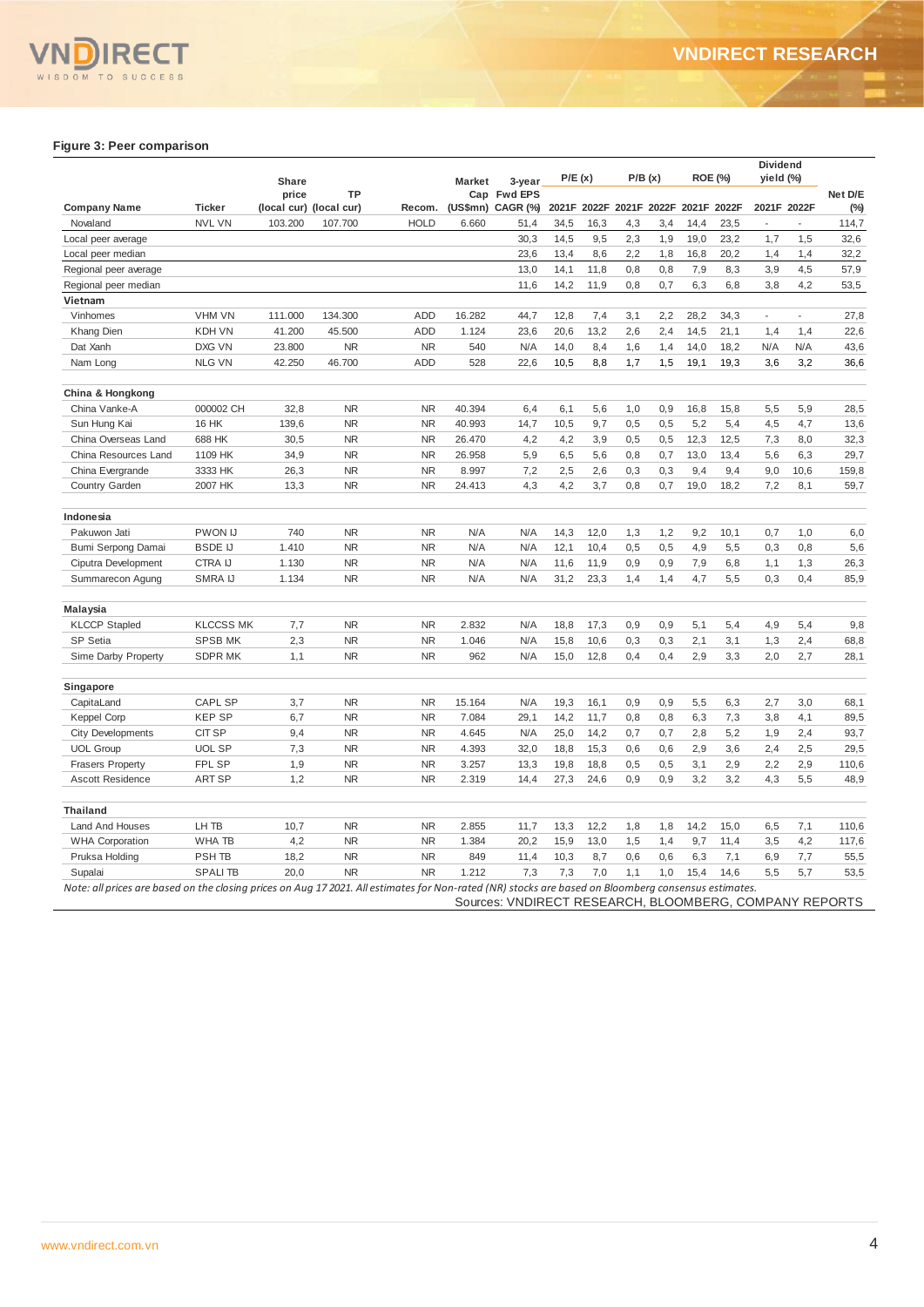

#### **1Q21 results: In line with our expectation**

#### **Figure 4: Results comparison**

|                            |             |             | Change yoy   |          |       | Change yoy   | %FY21                                                                                                                                                                                                                                                                                                  |
|----------------------------|-------------|-------------|--------------|----------|-------|--------------|--------------------------------------------------------------------------------------------------------------------------------------------------------------------------------------------------------------------------------------------------------------------------------------------------------|
|                            | <b>2Q21</b> | <b>2Q20</b> | (%)          | 1H21     | 1H20  | $(\%)$       | forecast Comments                                                                                                                                                                                                                                                                                      |
| Net revenue                | 2,544       | 710         | 258.4%       | 7.050    | 1,664 | 323.7%       | 43.4%                                                                                                                                                                                                                                                                                                  |
| Project delivery           | 2,173       | 358         | 506.9%       | 6,297    | 794   | 693.6%       | In 2Q21, hospitality projects (NovaWorld Ho<br>Tram, NovaHill Mui Ne, NovaWorld Phan Thiet)<br>contribute more than VND1,500bn, while<br>43.0% nearly VND600bn comes from the HCMC's<br>CBD projects (Saigon Royal, Victoria Village)<br>and the rest delivered from very first units in<br>Aqua City. |
| Consulting                 | 325         | 242         | 34.4%        | 649      | 713   | $-9.1%$      |                                                                                                                                                                                                                                                                                                        |
| Leasing                    | 24          | 35          | $-30.7%$     | 48       | 65    | $-25.2%$     |                                                                                                                                                                                                                                                                                                        |
| <b>Others</b>              | 21          | 75          | $-71.6%$     | 56       | 92    | $-39.6%$     |                                                                                                                                                                                                                                                                                                        |
| <b>Gross profit</b>        | 858         | 217         | 295.3%       | 2,575    | 583   | 342.0%       | 44.6%                                                                                                                                                                                                                                                                                                  |
| Gross profit margin        | 33.7%       | 30.6%       | $+3.1%$ pts  | 36.5%    | 35.0% | $+1.5%$ pts  |                                                                                                                                                                                                                                                                                                        |
| Selling expense            | (183)       | (16)        | 1052.1%      | (322)    | (26)  | 1152.3%      |                                                                                                                                                                                                                                                                                                        |
| G&A expense                | (292)       | (350)       | $-16.6%$     | (611)    | (614) | $-0.5%$      |                                                                                                                                                                                                                                                                                                        |
| % SG&A to sales            | 18.7%       | 51.6%       | $-32.9%$ pts | 13.2%    | 38.5% | $-25.2%$ pts |                                                                                                                                                                                                                                                                                                        |
| Financial income           | 1,334       | 1,807       | $-26.2%$     | 1,906    | 2,665 | $-28.5%$     |                                                                                                                                                                                                                                                                                                        |
| Divestment of subsidiaries | 753         | 1,706       | $-55.8%$     | 753      | 2,501 | $-69.9%$     |                                                                                                                                                                                                                                                                                                        |
| <b>BCC</b>                 | 396         |             |              | 764      |       |              |                                                                                                                                                                                                                                                                                                        |
| Others                     | 184         | 102         | 81.3%        | 388      | 164   | 137.2%       |                                                                                                                                                                                                                                                                                                        |
| Financial expense          | (1,829)     | (365)       | 401.3%       | (2, 283) | (751) | 203.9%       |                                                                                                                                                                                                                                                                                                        |
| Borrowing expenses         | (118)       | (169)       | $-30.1%$     | (149)    | (302) | $-50.9%$     |                                                                                                                                                                                                                                                                                                        |
| Net other income           | 1,610       | (295)       | $-645.7%$    | 1,495    | (368) | $-506.8%$    |                                                                                                                                                                                                                                                                                                        |
| <b>EBT</b>                 | 1,497       | 998         | 50.0%        | 2,758    | 1,487 | 85.5%        | 53.8%                                                                                                                                                                                                                                                                                                  |
| <b>Profit after tax</b>    | 1,313       | 875         | 50.1%        | 2.014    | 1,177 | 71.1%        | 49.2% In line with our expectation.                                                                                                                                                                                                                                                                    |
| Net profit                 | 1,321       | 891         | 48.2%        | 1,857    | 1,213 | 53.2%        | 45.4% In line with our expectation.                                                                                                                                                                                                                                                                    |
|                            |             |             |              |          |       |              | Sources: VNDIRECT RESEARCH, COMPANY REPORT                                                                                                                                                                                                                                                             |

#### **Successful issuance of international convertible bonds to beef up capital**

In July 2021, NVL successfully issued US\$300m (~VND6,900bn) of international convertible bonds listed on the Singapore Stock Exchange (SGX). Credit Suisse (Singapore) Limited is the Sole Global Coordinator and Sole Bookrunner. The issuance received great interest from international investors with the registration value more than 2.5 times higher than the initial issuance plan.

Accordingly, the bond has a term of 5 years from the date of issuance (maturity in 2026), with a fixed interest rate of 5.25%/year. In addition, these bonds are convertible into common shares of NVL with the conversion price is VND135,700/share, which is 15% higher than the closing price of NVL stock at the offering date – 07 Jul 2021.

The capital raised from this issuance will be focused on developing key projects of NVL and accumulating the land bank in order to ensure its profit growth in the next three years. Besides, the success in raising capital will improve debt structure of the company due to a significant increase in medium and long-term debt.

#### **Presales strongly bounced in 2Q21 despite the social distancing**

In 2Q21, NVL sold 2,569 units (+134.0% yoy) from Aqua City, NovaWorld Phan Thiet and NovaWorld Ho Tram. Total 2Q21 presales value surged by 154.4% yoy, reaching US\$1,226m (~VND28,110bn). Cumulatively in 1H21, presales volume and value recorded 4,388 units (+141.1% yoy) and US\$1,977m (+204.2% yoy), respectively.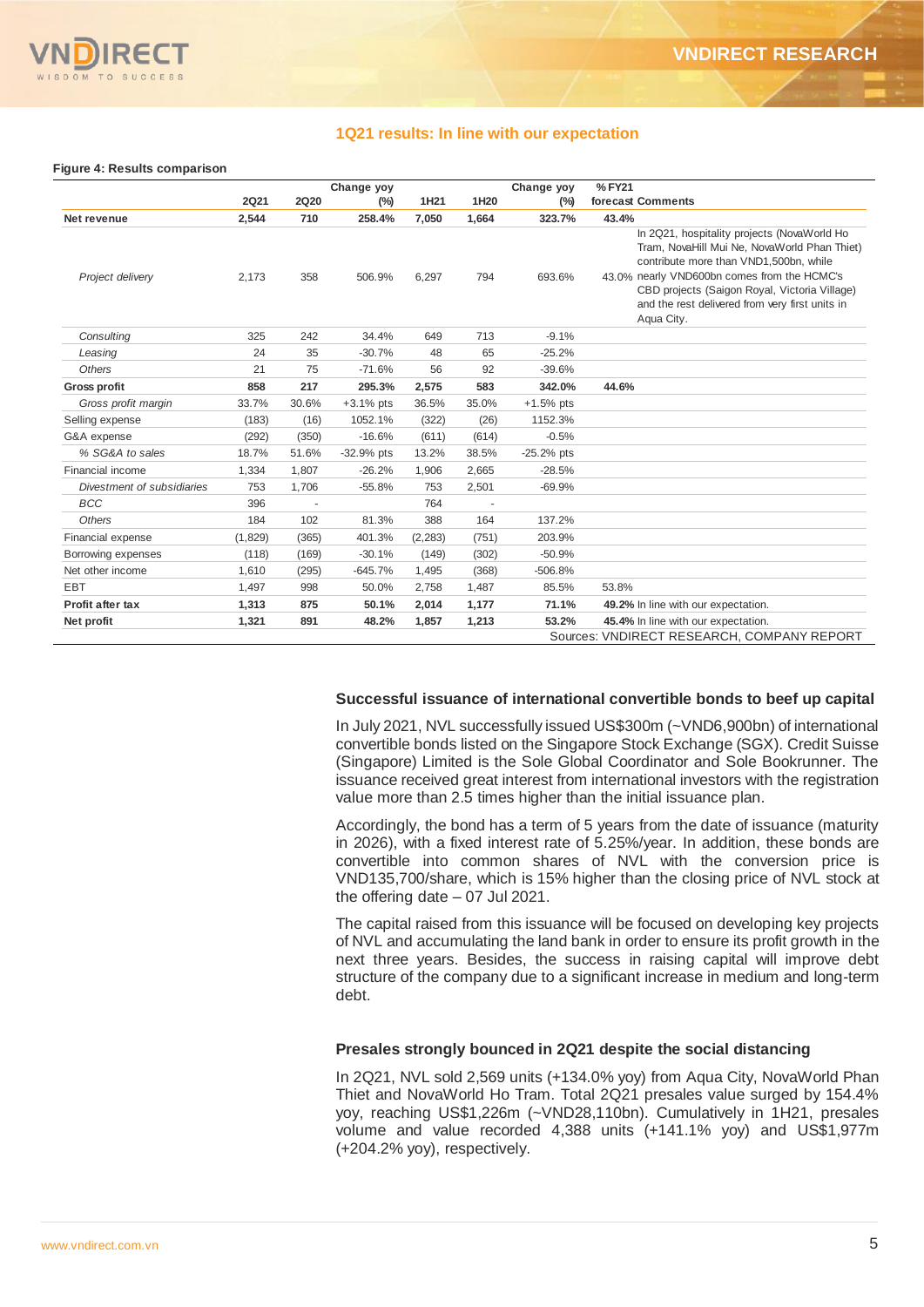#### **VNDIRECT RESEARCH**





The above figures show that NVL's projects are still strongly attractive to buyers despite going through social distancing. According to the company, online events to introduce its projects are still held regularly and the offering product and financial incentive programs are suitable to the needs of investors in this period. We believe presales growth continues to do well in 2H21F and the FY21 presales target of 10,000 units is achievable. Per NVL, out of more than 5,600 presales units in 2H21, 50% of presale volume will come from satellite townships (Aqua City), 40% from hospitality properties (NovaWorld Phan Thiet and NovaWorld Ho Tram) and 10% from projects in HCMC's central business districts. Unbilled revenue increased by US\$0.1bn in 2Q21 to US\$5.4bn.

## **Figure 7: Key development pipeline**

|                                            |                      |          |                           | Land         |        |                       |                                                                                                                                                                               |      |           |      | <b>Expected handover timeframe</b> |                |
|--------------------------------------------|----------------------|----------|---------------------------|--------------|--------|-----------------------|-------------------------------------------------------------------------------------------------------------------------------------------------------------------------------|------|-----------|------|------------------------------------|----------------|
| Project                                    | Location             | Product  | <b>NVL's</b><br>ownership | site<br>(ha) | No. of | GDV<br>units (VNDbn)* | <b>Status</b>                                                                                                                                                                 | 2021 | 2022 2023 | 2024 | 2025                               | 2026<br>onward |
| Aqua City                                  | Dong Nai             | Low-rise | 69.9%                     | 111          | 2,118  |                       | Completed: 58 sample model<br>houses (5 interior-finished units),<br>25,518 Clubhouse Forest, Park 1, parks in<br>internal areas, protection<br>embankment.                   |      |           |      |                                    |                |
| Aqua Riverside                             | Dong Nai             | Low-rise | 79.9%                     | 77           | 1,754  | 17,799                | Completed: Clubhouse, outdoor<br>sport area, marina.                                                                                                                          |      |           |      |                                    |                |
| Phoenix Island                             | Dong Nai             | Low-rise | <b>TBU</b>                | 286          | 7,556  | 82,763                | In land clearance. Expect to receive<br>construction permits in 4Q21.                                                                                                         |      |           |      |                                    |                |
| NovaHill Mui Ne                            | <b>Phan Thiet</b>    | Low-rise | 100.0%                    | 399          | 620    | 5,889                 | Finished, in the process of handing<br>over.                                                                                                                                  |      |           |      |                                    |                |
| NovaWorld Phan<br>Thiet                    | Phan Thiet           | Low-rise | 99.9%                     | 986          | 18,684 | 155,286               | Clubhouses: constructed 90%.<br>Villas: 272 units finished. 259 units<br>constructed 40%. Shop houses:<br>115 units finished. Ocean golf,<br>sport fields (phase I) finished. |      |           |      |                                    |                |
| NovaWorld Ho<br>Tram (The<br>Tropicana)    | Ba Ria -<br>Vung Tau | Low-rise | 97.9%                     | 99           | 1,919  | 16.826                | Villas (50%), shop houses (seaside<br>100%, hillside 20%), Ocean Pool,<br>lagoon, Koko coffee.                                                                                |      |           |      |                                    |                |
| NovaWorld Ho<br>Tram<br>(Wonderland)       | Ba Ria -<br>Vung Tau | Low-rise | 100.0%                    | 9            | 271    | 2.860                 | Sample model houses, amenities,<br>sales gallery, landscape,<br>embankment completed.                                                                                         |      |           |      |                                    |                |
| NovaWorld Ho<br>Tram (Habana<br>Island)    | Ba Ria -<br>Vung Tau | Low-rise | 100.0%                    | 20           | 721    | 5,238                 | Expect to receive construction<br>permits in 4Q21.                                                                                                                            |      |           |      |                                    |                |
| $(*)$ Figures are estimated by the company |                      |          |                           |              |        |                       | Sources: VNDIRECT RESEARCH, COMPANY REPORT                                                                                                                                    |      |           |      |                                    |                |

**Figure 5: NVL's presales volume performance (units) Figure 6: NVL's presales value performance (US\$mn)**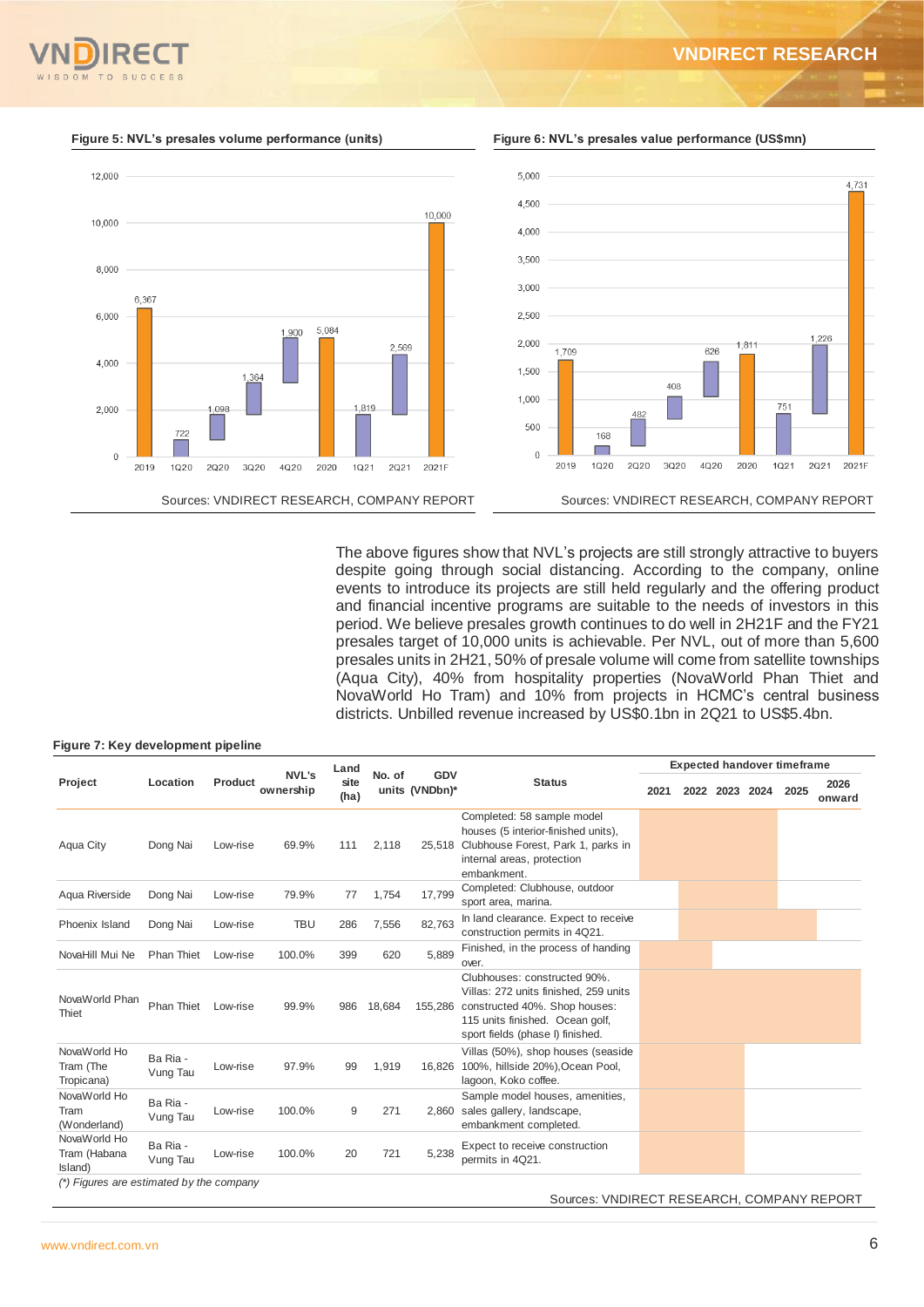

#### **FY21-FY23F earnings forecasts revision**

#### **Figure 8: Forecast revisions**

|                   |          | <b>New</b> |          |              | Old      |          |       | Change |                                     |                                                                                                                                                                                                                                     |
|-------------------|----------|------------|----------|--------------|----------|----------|-------|--------|-------------------------------------|-------------------------------------------------------------------------------------------------------------------------------------------------------------------------------------------------------------------------------------|
|                   | FY21F    | FY22F      | FY23F    | <b>FY21F</b> | FY22F    | FY23F    | FY21F | FY22F  | FY23F                               | Comment                                                                                                                                                                                                                             |
| Net revenue       | 17,500   | 35,953     | 55,766   | 16,263       | 26,425   | 49,132   | 7.6%  | 36.1%  | 13.5%                               | Adding VND860bn in handover revenue from<br>Saigon Royal and Victoria Village in FY21<br>revenue. Postponing VND780bn handover of<br>Grand Manhattan from FY21 to FY22.<br>We raise Agua City's ASP by 7% vs. previous<br>forecast. |
| Gross profit      | 6,344    | 14,056     | 22,912   | 5,772        | 10,127   | 19,980   | 9.9%  | 38.8%  | 14.7%                               |                                                                                                                                                                                                                                     |
| Gross margin      | 36.3%    | 39.1%      | 41.1%    | 35.5%        | 38.3%    |          |       |        | 40.7% +0.8% pts +0.8% pts +0.4% pts |                                                                                                                                                                                                                                     |
| SG&A expenses     | (1, 565) | (3,214)    | (4,986)  | (1, 454)     | (2, 363) | (4, 393) | 7.6%  | 36.1%  | 13.5%                               |                                                                                                                                                                                                                                     |
| Operating profit  | 4,780    | 10,841     | 17,926   | 4,318        | 7,764    | 15,587   | 10.7% | 39.6%  | 15.0%                               |                                                                                                                                                                                                                                     |
| Financial income  | 2.673    | 3.695      | 5,445    | 2.516        | 2.866    | 4.860    | 6.2%  | 28.9%  | 12.0%                               |                                                                                                                                                                                                                                     |
| Financial expense | (2,531)  | (3,974)    | (5, 720) | (2,270)      | (3, 120) | (4,972)  | 11.5% | 27.4%  |                                     | FY21F total debt increased by 14.4% compared<br>15.1% to the previous projection due to the successful<br>issuance of US\$300mn convertible bonds.                                                                                  |
| Net profit        | 4,408    | 9,358      | 15,498   | 4,092        | 6,690    | 13,601   | 7.7%  | 39.9%  |                                     | 13.9% 7.5% higher than NVL's FY21 quidance.                                                                                                                                                                                         |
|                   |          |            |          |              |          |          |       |        |                                     | Source: VND RESEARCH                                                                                                                                                                                                                |

#### **Southern Vietnam residential market: bright spot from the satellite urban area while hospitality property shows V-shaped recovery**

**Although current new supply is still limited, we see signs of warming up in condo supply since 2022 onwards in HCMC market**

**Figure 9: Sales volume (unit) of condo in HCMC recovered significantly in 2Q21**



**Figure 10: The HCMC new landed supply in 2H21F mostly comes from new phases of existing large township**



According to CBRE, the sales volume of HCMC condo market in 2Q21 strongly bounced +143.1% yoy to 4,700 units driven by ample new launches of 3,968 units (+141.4% yoy). Mid-end segment still dominated the market with new supply increase of 246.6% yoy to 3,116 units, accounting for 78.5% of total new supply, mostly from the West and the South. Take-up rate remained high at 118.4% (+0.7% pts yoy).

After new regulatory measures such as Decree 148 and Amended Construction Law 2020 issued in 2020, we project the HCMC new condo supply will recover from 2022F, with +26.2% yoy in 2022F and +55.7% yoy in 2023F, of which midend segment bounces with a 30-50% contribution of total condo supply. We believe suburb housing market in HCMC namely Binh Chanh, Can Gio, Nha Be, Thu Duc City will continue to do well in 2H21-2022F, driven by the infrastructure project development in these areas.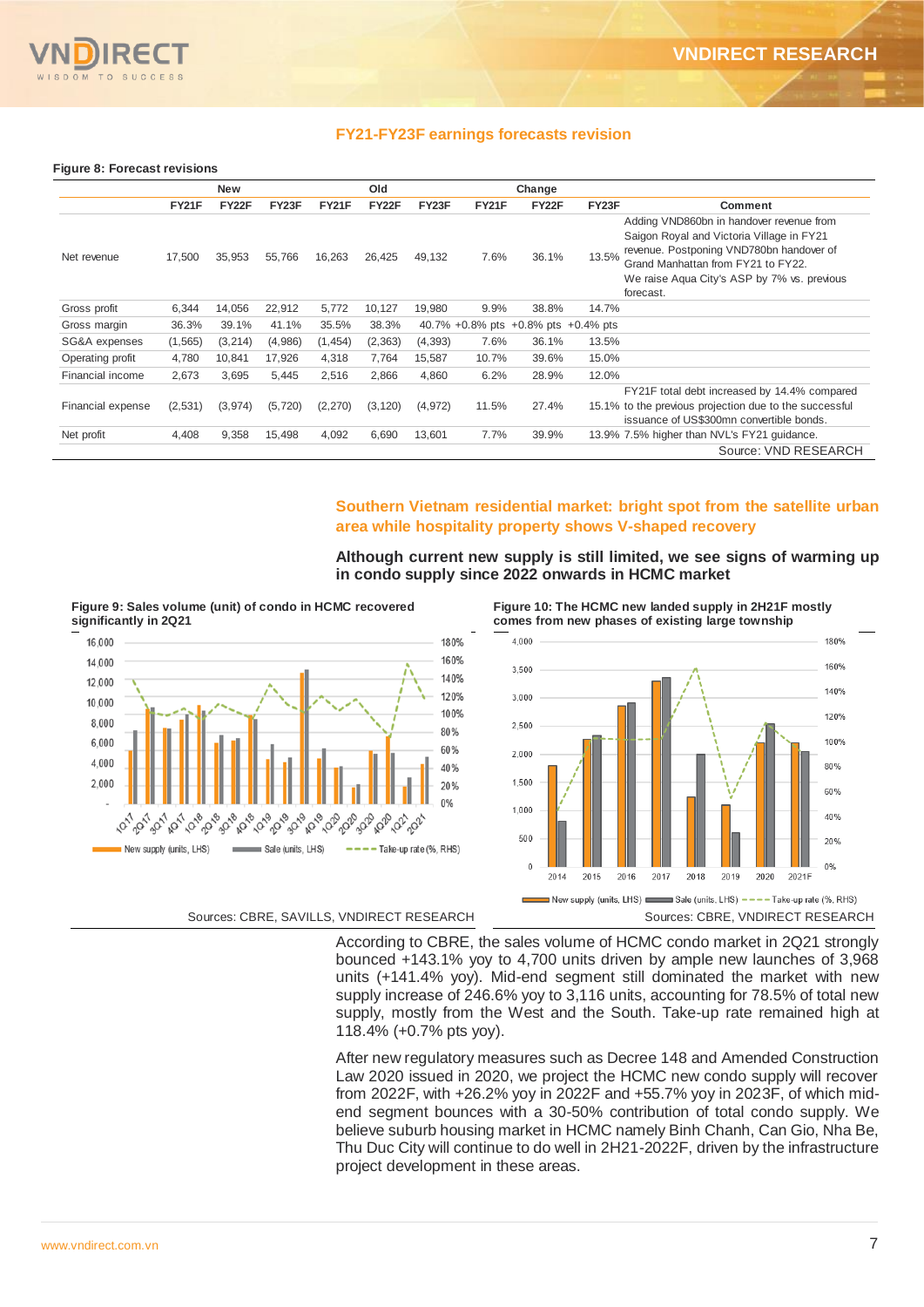

#### **Housing prices of HCMC suburbs likely continue to increase in 2H21-22F**

We believe there will be no announcements of discounts in HCMC housing primary prices in 2H21-22F due to the increase in development cost with higher compensation cost, financing cost in the past two years and higher material cost. We expect developers will offer better handover conditions, better facilities and supporting payment terms to stimulate demand rather than decrease their primary prices.

Condo primary prices in HCMC will continue to increase at a slower pace of 1- 4% yoy in all segments except the luxury segment, in our view. The luxury segment likely continues to be more excited in 2H21-22F buoyed by the launches of projects having sought-after locations in District 1 and Thu Duc City, after a new pricing level of US\$16,500-18,000 psm set by a new branded residence project in District 1 in 1H21.

Besides, landed prices of suburb in HCMC likely continue to rise impressively in 2H21F on the expansion of expressway to the west and coastal areas in the south with imminent infrastructure projects such as Ben Luc – Long Thanh, Dau Giay – Phan Thiet, Long Thanh international airport phase 1. The proposal on establishment of Northwest City consisting of Cu Chi and Hoc Mon coupled with process planning for urbanizing Cu Chi, Hoc Mon, Binh Chanh, Nha Be, Can Gio into urban districts should boost land prices in these areas as well.

**Figure 11: HCMC condo primary prices (US\$ psm) will continue to increase at a slower pace in 2H21-22F, in our view**



**Figure 12: We expect landed prices of suburb in HCMC continue to rise impressively in 2H21F**



#### **HCMC's neighbouring provinces will still take spotlights over 2H21-2022F**

As a result of strong price escalation along with limited supply in HCMC housing market, investors are looking for new opportunities in neighbouring provinces to HCMC such as Long An and Dong Nai. In 1H21, new supply for ready-built houses in Dong Nai contributed the most with 3,700 units, accounting for 67% of that in Southern market, followed by Long An with 630 units, accounting for 11%, according to DKRA.

This open opportunities for developers that own massive landbank in those areas like NVL with mega township project Aqua City. We believe the launches of the project in 2H21-2022F will draw investors' attention and achieve high takeup rate thanks to their sought-after location, legal transparency and quality products.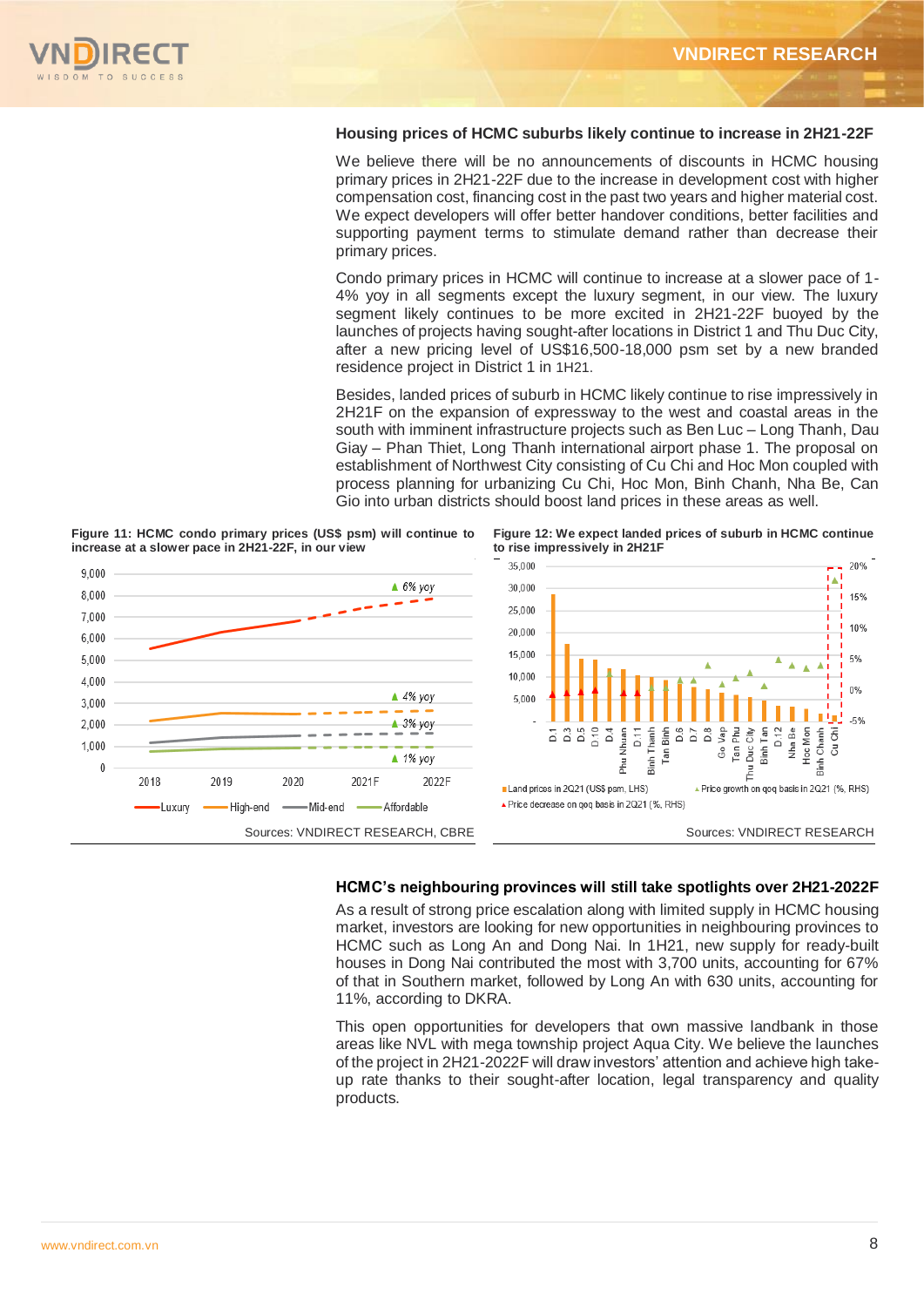



**Figure 13: New supply for ready-built houses in Dong Nai was 6 times higher than that of HCMC in 1H21**

#### **V-shaped recovery for Vietnam's hospitality property, with a recovery to 2019 level expected in 2023**

According to DKRA, new supply for beach villas gradually bounced with 1,019 units in 1H21, 88% higher than that in 2020, mostly from Ba Ria –Vung Tau, Phu Quoc, Binh Thuan. Demand is still dull with only c.300 units but higher than 270.3% yoy in sales volume, translating into a take-up rate of 29%.

We expect a recovery to 2019 level in 2023, driven by the bounces of international visitors. All countries around the world are stepping up their immunization efforts to combat the COVID-19 pandemic. Several countries stand out for rolling out vaccination, of which Canada has the highest percentage of the population (61.6%) vaccinated with at least one dose of the COVID-19 vaccine, following by the UK (59.4%), US (50.9%), Germany (45.1%), Italy (43.1%), France (41.2%) and China (estimated at 36.0%).

According to Vietnam National Administration of Tourism, the path to recovery for Vietnam's tourism will follow four stages: 1) recovery led by domestic tourism; 2) pilot reception of limited international tourist groups in certain tourist sites; 3) reception of visitors from countries with good progress in Covid-19 containment; 4) full recovery of international tourism. Currently, we see Vietnam entering the second stage with approval for Phu Quoc to welcome foreign tourists having vaccine passports in mid-Jun.



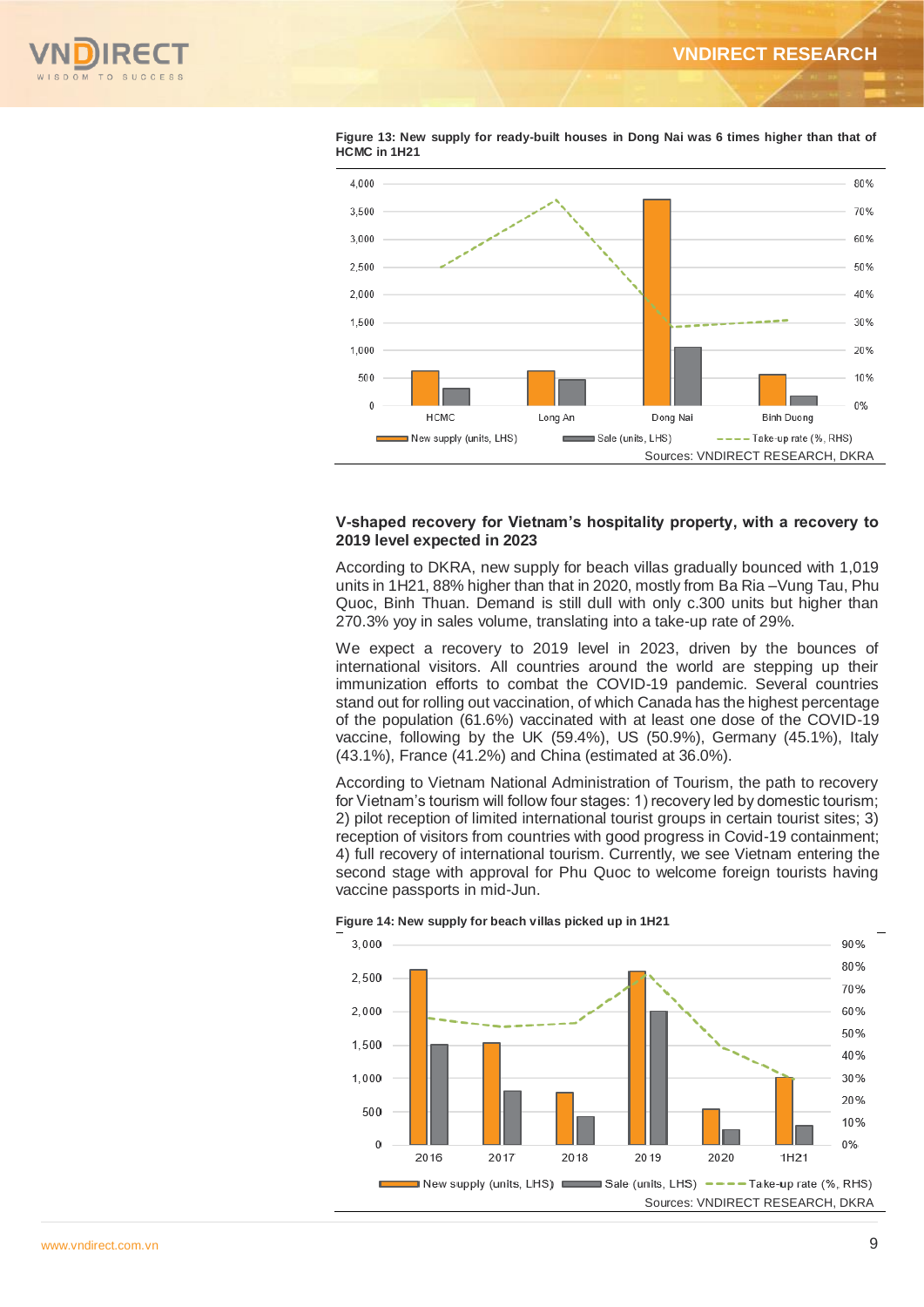# WISDOM TO SUCCESS

#### **VNDIRECT RESEARCH**

#### **Valuation**



#### **Income statement**

| (VNDbn)                       | 12-21E    | 12-22E    | 12-23E    |
|-------------------------------|-----------|-----------|-----------|
| Net revenue                   | 17,500    | 35,953    | 55,766    |
| Cost of sales                 | (11, 156) | (21, 897) | (32, 854) |
| Gen & admin expenses          | (1, 103)  | (2, 265)  | (3, 513)  |
| Selling expenses              | (462)     | (949)     | (1, 473)  |
| <b>Operating profit</b>       | 4,780     | 10,841    | 17,926    |
| <b>Operating EBITDA</b>       | 4,488     | 10,512    | 17,577    |
| Depreciation and amortisation | 291       | 330       | 349       |
| <b>Operating EBIT</b>         | 4,780     | 10,841    | 17,926    |
| Interest income               | 2,673     | 3,695     | 5,445     |
| Financial expense             | (2,531)   | (3,974)   | (5, 720)  |
| Net other income              | 526       | 1,081     | 1,677     |
| Income from associates & JVs  | 68        | 68        | 68        |
| Pre-tax profit                | 5,517     | 11,712    | 19,396    |
| Tax expense                   | (1, 103)  | (2, 342)  | (3,879)   |
| Minority interest             | (5)       | (12)      | (19)      |
| Net profit                    | 4,408     | 9,358     | 15,498    |
| Adj. net profit to ordinary   | 4,408     | 9,358     | 15,498    |
| Ordinary dividends            |           |           |           |
| <b>Retained earnings</b>      | 4,408     | 9,358     | 15,498    |
|                               |           |           |           |

#### **Balance sheet**

| (VNDbn)                               | 12-21E  | 12-22E  | 12-23E  |
|---------------------------------------|---------|---------|---------|
| Cash and equivalents                  | 16,104  | 42,066  | 73,164  |
| Short term investments                | 758     | 796     | 836     |
| Accounts receivables                  | 18,346  | 37.480  | 57,901  |
| Inventories                           | 94,350  | 99,024  | 113,934 |
| Other current assets                  | 3,446   | 4,093   | 6.349   |
| <b>Total current assets</b>           | 133,003 | 183,458 | 252,183 |
| Fixed assets                          | 1,514   | 1.491   | 1.455   |
| <b>Total investments</b>              | 24,473  | 24,473  | 24,473  |
| Other long-term assets                | 9,774   | 10,817  | 11,925  |
| <b>Total assets</b>                   | 168,764 | 220,238 | 290,036 |
| Short-term debt                       | 22,091  | 28,251  | 35,847  |
| Accounts payable                      | 3,664   | 7,193   | 10,792  |
| Other current liabilities             | 13,921  | 38,128  | 65,015  |
| <b>Total current liabilities</b>      | 39,676  | 73,571  | 111,654 |
| Total long-term debt                  | 41,025  | 49.196  | 65,341  |
| Other liabilities                     | 46,848  | 46,899  | 46,965  |
| Share capital                         | 14,736  | 14.736  | 14,736  |
| Retained earnings reserve             | 16,460  | 25,818  | 41,321  |
| <b>Shareholders' equity</b>           | 35,167  | 44,525  | 60,028  |
| Minority interest                     | 6,048   | 6,048   | 6,048   |
| <b>Total liabilities &amp; equity</b> | 168,764 | 220,238 | 290,036 |



#### **Cash flow statement**

| (VNDbn)                                     | 12-21E   | 12-22E   | 12-23E   |
|---------------------------------------------|----------|----------|----------|
| <b>Pretax profit</b>                        | 5,517    | 11,712   | 19,396   |
| Depreciation & amortisation                 | 291      | 330      | 349      |
| Tax paid                                    | (1, 103) | (2, 342) | (3, 879) |
| Other adjustments                           | (6)      | (8)      | (12)     |
| Change in working capital                   | (7, 281) | 9,313    | (661)    |
| Cash flow from operations                   | (2, 583) | 19,004   | 15,193   |
| Capex                                       | (381)    | (380)    | (380)    |
| Proceeds from assets sales                  | (6, 596) | (6,881)  | (7, 343) |
| <b>Others</b>                               | (36)     | (38)     | (40)     |
| Other non-current assets changes            |          |          |          |
| Cash flow from investing activities         | (7, 013) | (7, 299) | (7, 763) |
| New share issuance                          | $\Omega$ | 0        | 0        |
| Shares buyback                              | $\Omega$ | $\Omega$ | 0        |
| Net borrowings                              | 14,215   | 14,331   | 23,741   |
| Other financing cash flow                   |          |          |          |
| Dividends paid                              | (74)     | (74)     | (74)     |
| Cash flow from financing activities         | 14,141   | 14,257   | 23,667   |
| Cash and equivalents at beginning of period | 11,559   | 16,104   | 42,066   |
| Total cash generated                        | 4,545    | 25,962   | 31,098   |
| Cash and equivalents at the end of period   | 16,104   | 42,066   | 73,164   |
|                                             |          |          |          |
| Key ratios                                  |          |          |          |

#### **12-21E 12-22E 12-23E Dupont** Net profit margin 25.2% 26.0% 27.8% Asset turnover 0.11 0.18 0.22<br>ROAA 2.8% 4.8% 6.1% ROAA 2.8% 4.8% 6.1% Avg assets/avg equity 6.13 4.88 4.88 ROAE 14.4% 23.5% 29.6% **Efficiency** Days account receivable 21.0 21.1 21.1 21.1<br>
Days inventory 3,087.0 1,650.6 1,265.8 Days inventory Days creditor 119.9 119.9 119.9 Fixed asset turnover 11.60 23.93 37.85<br>ROIC 4.2% 7.3% 9.3% ROIC 4.2% 7.3% 9.3% **Liquidity** Current ratio 3.4 2.5 2.3<br>
Quick ratio 1.0 1.1 1.2 Quick ratio 1.0 1.1 1.2 Cash ratio 0.4 0.6 0.7<br>Cash cycle 2,988.1 1,551.8 1,167.0 Cash cycle **Growth rate (yoy)** Revenue growth 248.2% 105.4% 55.1%<br>
Operating profit growth 1.162.2% 126.8% 65.3% Operating profit growth 1,162.2% 126.8% Net profit growth 12.5% 112.3% 65.6%<br>EPS growth (24.7%) 112.3% 65.6%  $EPS$  growth

*Source: VND RESEARCH*